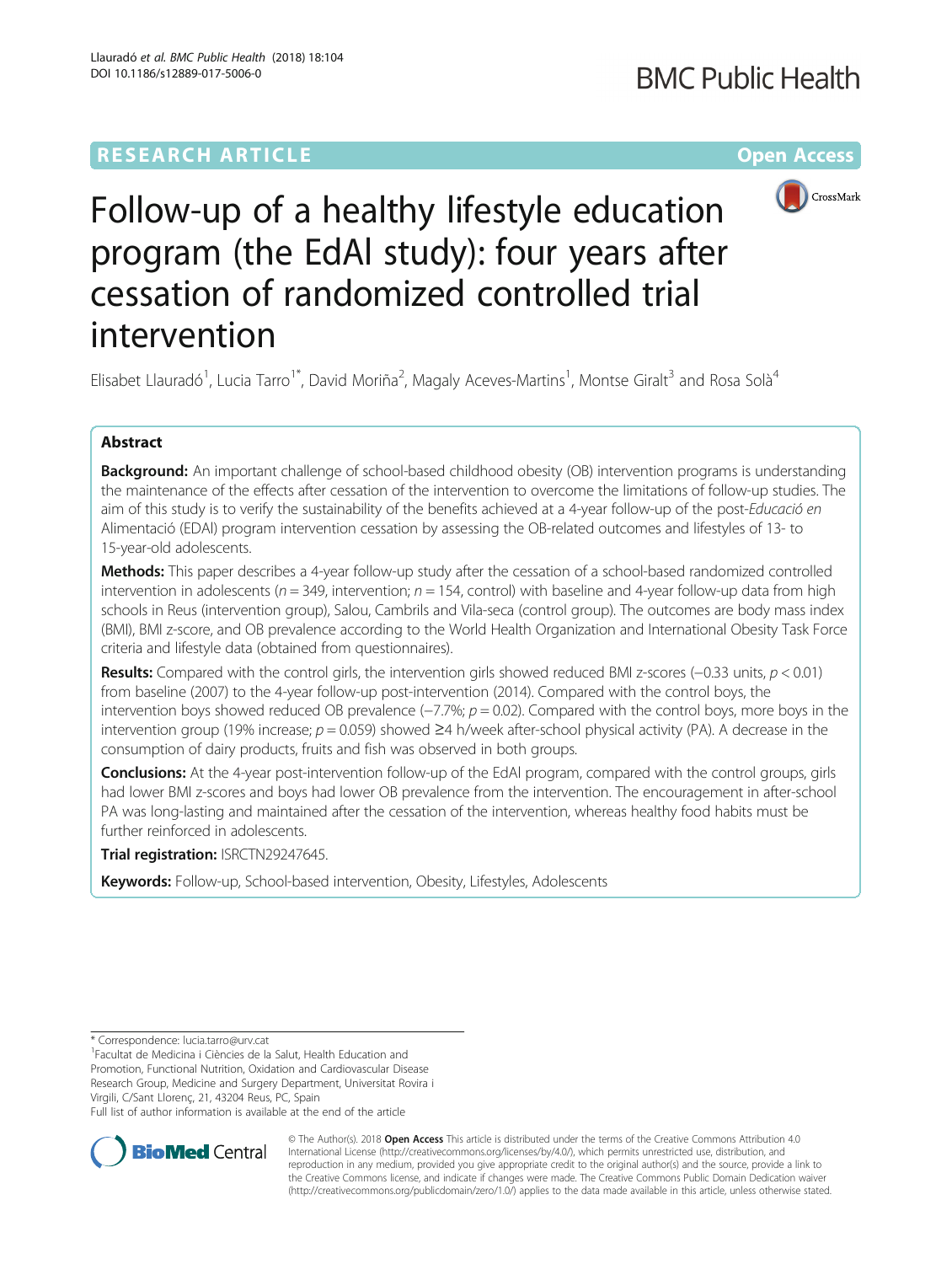## Background

Childhood obesity (OB) is a public health challenge [[1](#page-10-0)]. The most recent data show that approximately one in five children in the Organisation for Economic Co-operation and Development (OECD) area are overweight (OW) or obese [\[2](#page-10-0)]. In Spain, childhood OW and OB trends have continuously grown [[3\]](#page-10-0). However, the childhood OW and OB classification from the OECD countries [[4\]](#page-10-0) showed higher values in Spanish children than the OECD mean data. In Spain, the OB prevalence was 6.7% in the adolescent population (14–17 y), as measured by the International Obesity Task Force (IOTF) [\[5\]](#page-10-0).

To discover effective interventions that reduce OB over the long-term after the cessation of an intervention is challenging, and scarce information is available for this purpose [\[6\]](#page-10-0). A Cochrane review of interventions for preventing OB in children and adolescents emphasized that education may make it possible to prevent OB and that the long-term effects of an intervention should be assessed [\[6](#page-10-0)].

From the school-based programs that have been identified, few have been evaluated post-intervention for their follow-up effectiveness because such evaluations are difficult due to economic concerns and high-rates of participant dropout that induce a low-attrition rate and logistical troubles [\[7](#page-10-0)]. There are several examples of postintervention follow-up effectiveness studies, such as the Cretan Health and Nutrition Education Program [[8](#page-10-0), [9\]](#page-10-0) at 4-y follow-up post-intervention, the Child and Adolescent Trial for Cardiovascular Health (CATCH) cohort at 3-y follow-up post-intervention, [\[10, 11](#page-10-0)] the CHristchurch Obesity Prevention Programme in Schools (CHOPPS) study, [[12](#page-10-0)] the A Pilot Programme for Lifestyle and Exercise (APPLE) project [[13](#page-10-0)] at 2-year follow-up postintervention, and the Intervention in Eating Habits and Physical Activity in Schoolchildren. The AVall study at 2 and 4-year follow-up post-intervention [\[14](#page-10-0), [15](#page-10-0)] demonstrated long-lasting effects in physical activity practice or OB prevalence post-cessation of the intervention.

We have previously shown that the effects of the primary school-based Educació en Alimentació (EdAl) program that was applied in a Spanish area (24 schools,  $n = 1222$  in the intervention group and 14 schools and  $n = 717$  in the control group) resulted in a successful reduction in the prevalence of childhood OB in boys by 4.39%. Compared with the control boys, the boys in the intervention group showed a BMI z-score reduction of −0.24 units; the effectiveness of an intervention is considered to be a BMI z-score reduction of more than −0.15 units of the [\[16\]](#page-10-0). Notably, compared with the controls, 5.1% more pupils in the intervention group engaged in >5 h/week of after-school physical activity (PA) after the 28 months of intervention, which ended in 2010 [[17](#page-10-0)]. Furthermore, in 2012, at the 2-year follow-up postintervention, these effectiveness patterns had been maintained: compared with the control groups, both genders showed lower BMI z-scores, lower OB prevalence, and increased after-school PA [[18](#page-10-0)]. To overcome the limitations of follow-up studies, the aim of the present study is to verify the sustainability of the benefits achieved at 4-year follow-up post-intervention by assessing the OB-related outcomes and lifestyles of 13- to 15-year-old adolescents in 2014, 4 years after the cessation of EdAl intervention participation.

## Methods

#### Aim, design and setting of the study

The aim of the present study is to verify the sustainability of the benefits that were achieved at 4-year follow-up post-EdAl intervention by assessing the OB-related outcomes and lifestyles in 13- to 15-year-old adolescents in 2014, 4 years after the cessation of EdAl intervention participation.

The protocol, rationale, design and procedures of the EdAl program (trial registration number ISRCTN2 9247645), as well as the results obtained at the conclusion of the study and at 2-year follow-up, have been published [[17](#page-10-0), [18, 19\]](#page-10-0). The current study, which was conducted at the 4-year follow-up post-intervention in 2014, was approved by the clinical research ethical committee of the Hospital Universitari Sant Joan de Reus, Universitat Rovira i Virgili (Catalan ethical committee registry #20; ref.: 12–03-29/3proj2).

The protocol conformed to the Helsinki Declaration and Good Clinical Practice guidelines of the International Conference of Harmonization (ICH GCP). The data that were collected on the adolescents, who provided written informed consent (signed by the parents or guardians) prior to their participation in the followup study, were analyzed. The 4-year follow-up postintervention of the EdAl program was an observational study and is described according to the STROBE Statement [[20\]](#page-10-0).

Briefly, the EdAl program consisted of 12 educational intervention activities [\[16, 18](#page-10-0)] that focused on 8 lifestyle topics selected based on the scientific evidence to improve nutritional food selection, healthy habits such as teeth brushing and hand washing, the overall adoption of behaviors that encourage PA (i.e., walking to school and playground games) and the avoidance of sedentary behavior. These intervention activities were based on 12 activities (1 h/activity/session) conducted 4 per year every 15 days in the third trimester of a Spanish academic course (April to June) over 15 weeks per academic year [[21](#page-10-0)]. The design, standardization and implementation were made by university students who acted as health promoting agents (HPAs) to 7- and 8-year-old children at primary schools over 28 months during 3 academic years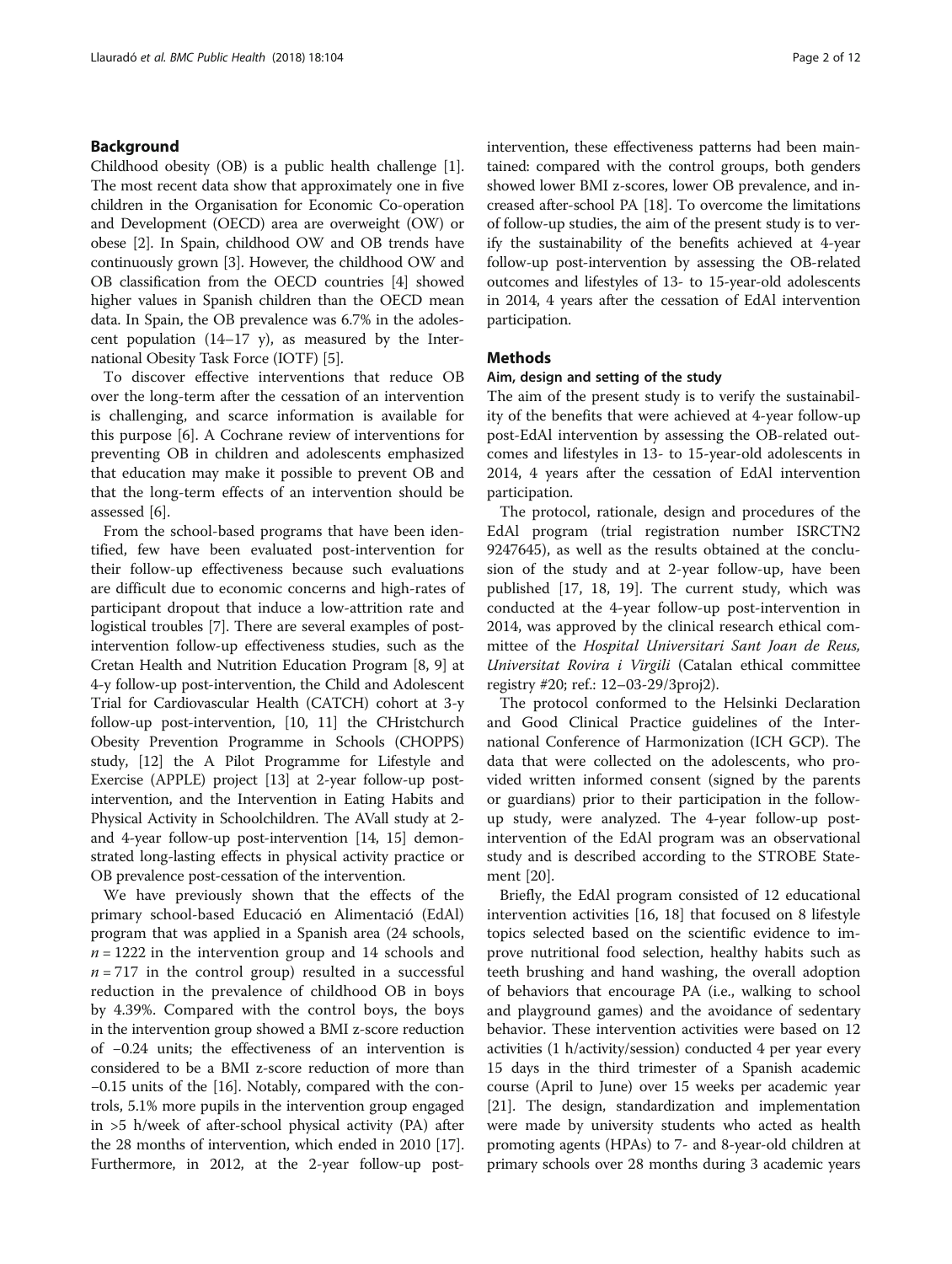that ended in 2010. All activities were described in a lesson planning format, a tool that is usually used by primary school teachers. All the activities had the same following format: 5–10 min of funny theory about nutritional characteristics or health benefits; 15 min of play based on the theory of this activity (for example, memory cards); 30 min of experimental activity (children played and tasted the food that related to the activity); and 5– 10 min of discussion and to answer questions. The university students used the service-learning method to develop activities and practices that were geared toward children, and the HPAs' reflections related their service to their academic work [[21](#page-10-0)–[23\]](#page-10-0). Moreover, each intervention activity had an educational message that related to one of the following eight lifestyle topics: (First year) (1) to improve toward a healthy lifestyle; (2) to encourage the intake of healthy drinks (and the avoidance of unhealthy carbonated/sweetened beverages); (3) to increase the consumption of vegetables and legumes; (4) to decrease the consumption of candies and pastries while increasing the intake of fresh fruits and nuts; (Second year) (5) to improve healthy habits within a set timetable (i.e., homecooked meals, teeth brushing, and hand washing) and PA participation; (6) to increase fruit intake; (7) to improve dairy product consumption; and (8) to increase fish consumption. In the Third year, these eight lifestyle topics were reinforced.

Furthermore, the parents were involved in these activities with their children. For each activity, the children took home some recommendations on healthy lifestyles and shared with their parents the information of the activity that was developed at school.

Optionally, depending on the schools and parents, the same educational activities that the children participated in were offered to their parents. In this way, the parents and children interacted with the same healthy nutrition and lifestyle activities.

The fidelity of the schools was great. All of the participating schools were enthusiastic with all the activities of the EdAl program. Even the schools in the control group were pleased with the program, and the university offered to implement the intervention in the control group schools when the long-term effectiveness of the study is demonstrated.

### Re-recruiting of adolescents

The children participants of the EdAl study at the 2-year follow-up post-cessation changed from primary school to high school. The local authorities of the participants' towns provided us the name of the current high school of these participants to contact their parents/legal guardian and themselves. Then, researchers contacted the directors of these high schools and the parents of the participants to request permission to repeat the anthropometric measures and distribute the lifestyles questionnaire. Next, researchers assessed the EdAl participants at 2-year follow-up postintervention [\[18](#page-10-0)] and repeated the assessment at 4-year follow-up post-intervention.

If any adolescent changed to another high school and did not further participate in the EdAl study, these adolescents were considered to be dropouts. Another dropout reason at 2-year follow-up post-intervention was done by the authors' criteria of excluded the participants birth before 01/01/1999 and after 31/12/2000 [\[18](#page-10-0)], due to this participants did not present the inclusion criteria data completed (Fig. [1\)](#page-3-0).

## Outcomes

Weight and height were obtained as described in the protocol [[19\]](#page-10-0). The primary outcome was OB prevalence measured as BMI according to IOTF [\[24](#page-10-0)] and World Health Organization (WHO) criteria [[25\]](#page-10-0). Secondary outcomes were OB-related outcomes such as BMI, BMI z-score, waist circumference, hip circumference, incidence and remission of excess weight (i.e., the participant's change from OB status to OW or normal weight). The BMI z-score was analyzed according to the WHO Global InfoBase that defines children with a BMI zscore > 2 as OB [[25\]](#page-10-0). Additionally, dietary habits (such as breakfast and its composition of dairy products, cereal and pastries, the consumption of fruit, vegetables, second dairy products, fish, legumes, candy, pasta, rice, fast food and olive oil and cooking at home) were analyzed by using the enKid questionnaire [[26\]](#page-10-0). These dietary habits (such as the composition of breakfast before leaving home and the snack at midmorning), after-school PA in hours/week and sedentary lifestyles (television and/or video games in hours/day) were recorded using the AVall questionnaire [[27\]](#page-11-0). Both questionnaires were completed at baseline (2007–2008) and at the 4-year follow-up post-intervention (2014).

#### Statistical analyses

The descriptive data are presented as the means or percentages and 95% confidence intervals (95% CIs) or ± standard deviations (±SDs) for the variables that followed normal distributions. General linear models (GLMs) were used to analyze the differences between the continuous values for the intervention and control groups in relation to the prevalence of OB. The anthropometric data were analyzed using an ANOVA adjusted for age. Repeated measures GLMs were used to analyze the trend in the BMI z-scores between baseline and the 4-year follow-up post-intervention. McNemar's test was used to calculate the differences among the changes from the baseline to the 4-year follow-up postintervention in both groups.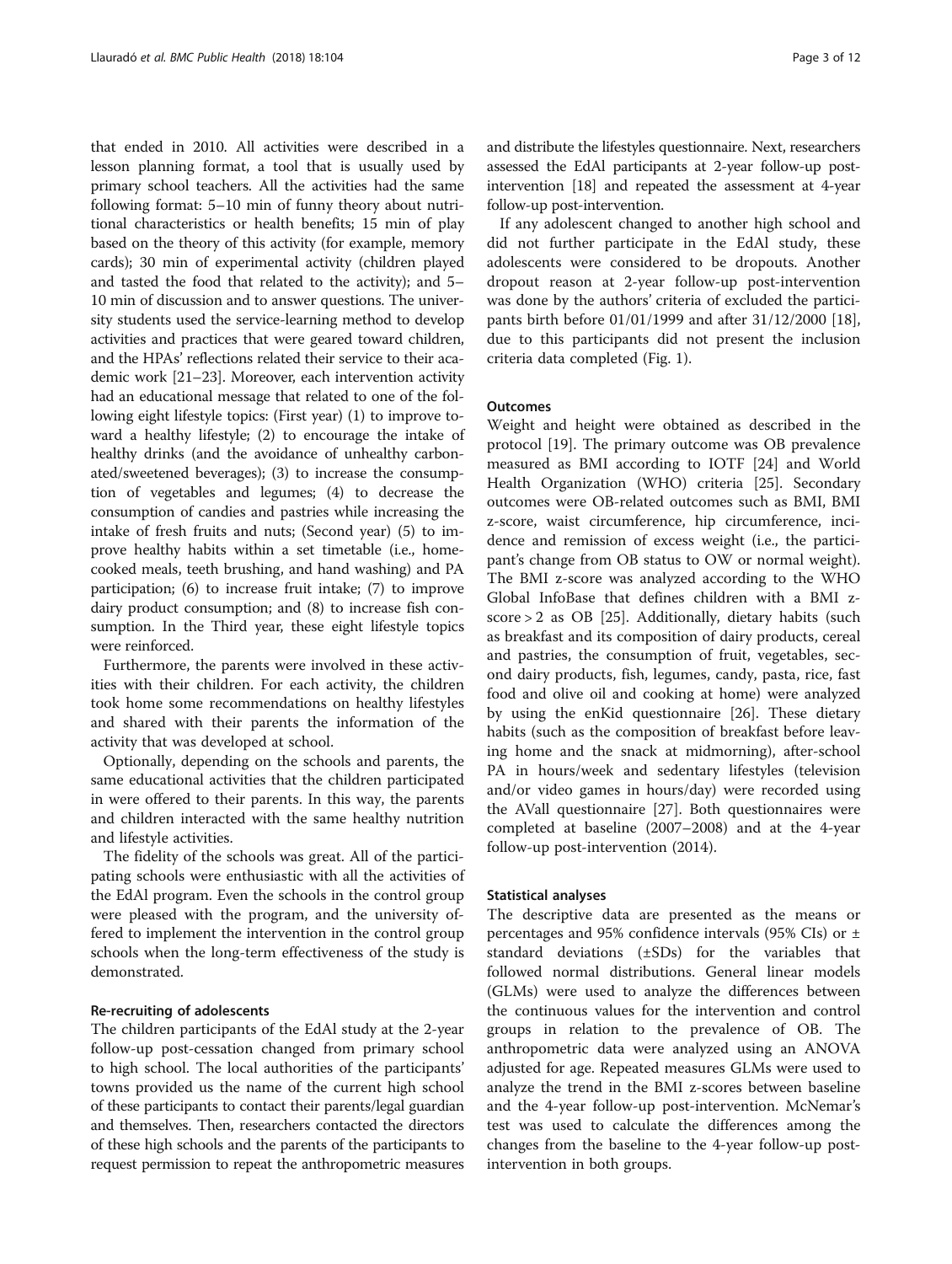<span id="page-3-0"></span>

The primary analyses were performed with the modified intention-to-treat (mITT) population, that is, the subjects with at least baseline and 4-year follow-up postintervention measurements of weight and height. The analysis did not use any imputation missing method, with the assumption that any missing data were random. The statistical significance was set at  $p \le 0.05$ . The data were analyzed by using SPSS software (version 22) and R version 3.3.3 [[28\]](#page-11-0). Fig. [2](#page-4-0) was generated by using the R package ggplot2 [[29](#page-11-0)].

## Results

At the 4-year follow-up post-intervention, 349 of 966 (36.12%) adolescents in the intervention group and 154 of 413 (37.28%) adolescents in the control group were

included in the analysis (Fig. 1). The observed dropouts were not more prevalent among either the OW or OB adolescents.

At the 4-year follow-up post-intervention, the mean  $(\pm SD)$  age was  $15.6 \pm 0.53$  years in the intervention group and  $14.9 \pm 0.36$  years in the control group ( $p < 0.01$ ) and was not different between the genders.

An analysis of the anthropometric characteristics of the adolescents at the 4-year follow-up post-intervention showed that the BMI and waist circumference were greater in the boys in the intervention group than the boys in the control group. In contrast, the control girls presented with 2.45 kg more of fat mass compared with the intervention girls (15.47 kg vs. 13.02 kg;  $p = 0.008$ ) (Table [1\)](#page-5-0).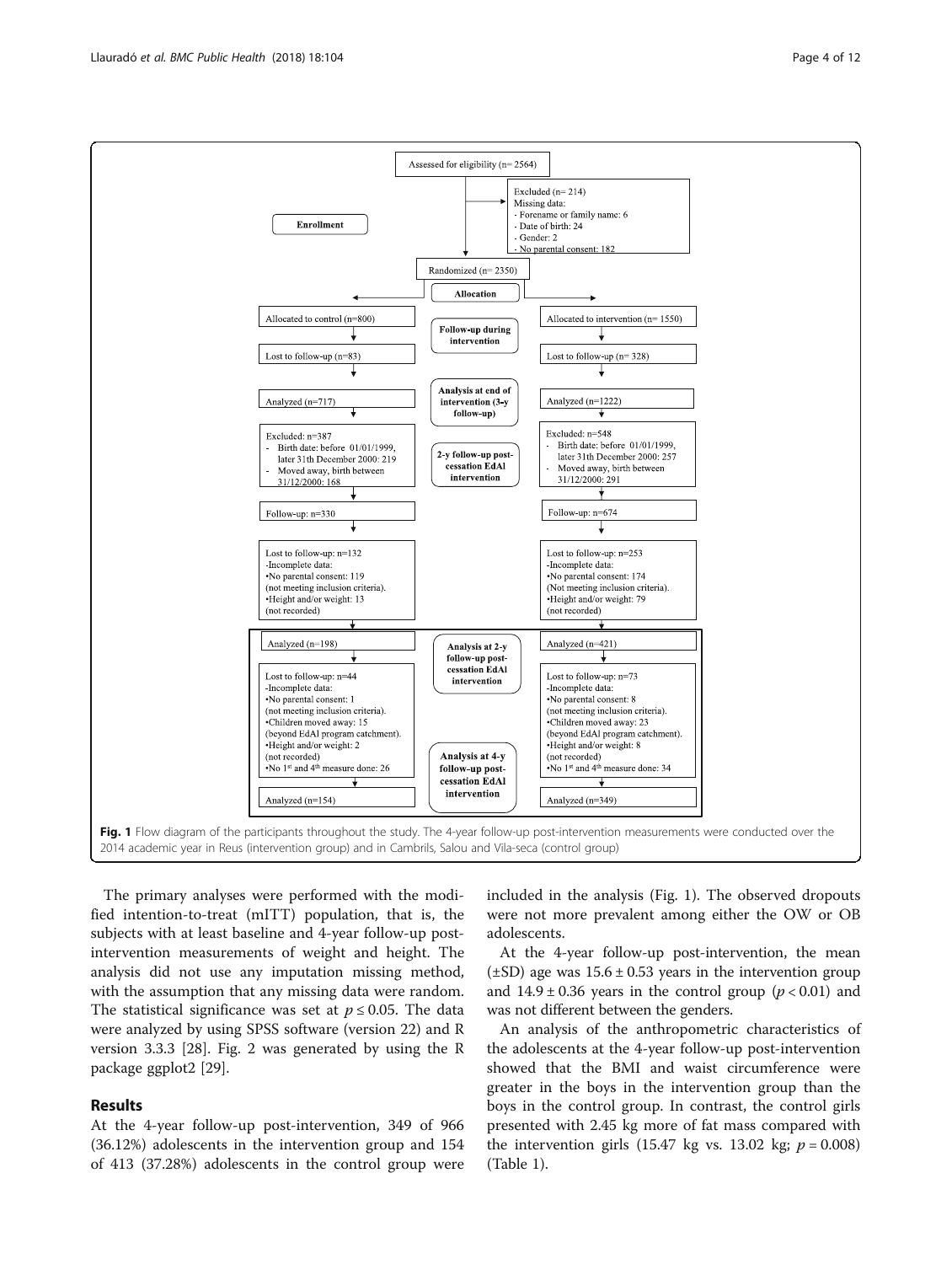<span id="page-4-0"></span>

At 4-year follow-up post-intervention, the BMI z-scores in the intervention groups were reduced by −0.58 units, whereas in the control groups, it was reduced by −0.41 units, with a significant difference of −0.17 units  $(p = 0.003)$ . By gender, in girls, compared with a BMI z-score reduction of −0.32 in the control group, the BMI z-score was reduced by −0.65 in the intervention group, with a significant difference of  $-0.33$  units ( $p =$ 0.003) (Table [2](#page-6-0)). In contrast, there was not a significant difference in the BMI z-score in boys (Table [2\)](#page-6-0).

Although no statistically significant differences were found between the control and intervention groups on OB and OW prevalence, which is probably due to a lack of power given the categorical nature of the variable, the intragroup evolution is clearly different. At the 4-year follow-up post-intervention, compared with the baseline prevalence, the OB prevalence by the WHO criteria was reduced by −11.8% in the boys in the intervention group and by −4.1% in the boys in the control group, with a difference of  $-7.7\%$  ( $p = 0.019$ ) in favor of the intervention group (Table [3\)](#page-7-0). Conversely, at the 4-year follow-up post-intervention, the OW prevalence (according to the IOTF criteria) decreased in the girls in the intervention group (from 17.5% to 6.4%;  $p = 0.002$ ) and in the girls in the control group (from 20.9% to 10.5%;  $p = 0.022$ ) (Table [3\)](#page-7-0). Improvement over time was also analyzed by tracking the changes in the BMI category over time through a mixed logistic model of repeated measures, without the ability to detect the differences between the groups for boys  $(p = 0.449)$ , girls  $(p = 0.523)$  or overall ( $p = 0.291$ ). The evolution of the proportion of the adolescents who improved after the study is shown in Fig. 2.

At the 4-year follow-up post-intervention, the percentage of the adolescents in the intervention group who spent  $\leq$ 2 h/day watching TV and/or playing video games significantly decreased by 91.2% ( $n = 237$ ) to 73.3% ( $n =$ 231) ( $p = 0.001$ ), but compared with the control group, no such differences were observed (Table [4\)](#page-8-0).

Furthermore, we observed an increase in the number of the participants with ≥4 h/week of after-school PA at the 4-year follow-up post-intervention. This increase was 26.8% ( $p < 0.001$ ) in the boys and 16% ( $p = 0.004$ ) in the girls in the intervention group, whereas this increase was 12.3% ( $p = 0.388$ ) in the boys and 12.2% ( $p = 0.049$ ) in the girls in the control group. Compared with the boys in the control group, more boys in the intervention group (an increase of 19%;  $p = 0.059$ ) performed ≥4 h/ week of after-school PA, whereas in girls, the difference between the two groups was not significant (Table [4\)](#page-8-0).

Based on the 15 food items in the Krece Plus questionnaire, the 4-year follow-up post-intervention showed deteriorating food behaviors that related to the consumption of dairy products, fruit and fish in both the intervention and control groups, primarily in the girls (Additional file [1](#page-9-0)). However, considering the dietary items on the AVall questionnaire, we observed an increase of 11.1% ( $p = 0.039$ ) in sandwich consumption for breakfast before leaving home in the control group compared with the intervention group. In the intervention group, we observed a decrease in the midmorning breakfast consumption of pastries ( $p = 0.029$ ), juice and soft drinks compared with the control group  $(p = 0.009)$ (Additional file [1](#page-9-0)).

## **Discussion**

This study reports the long-lasting effects of the EdAl school-based OB intervention program at the 4-year follow-up post-intervention. The results show an effective significant reduction of −0.33 units in the BMI zscore of the girls in the intervention group relative to the girls in the control group, as well as the effective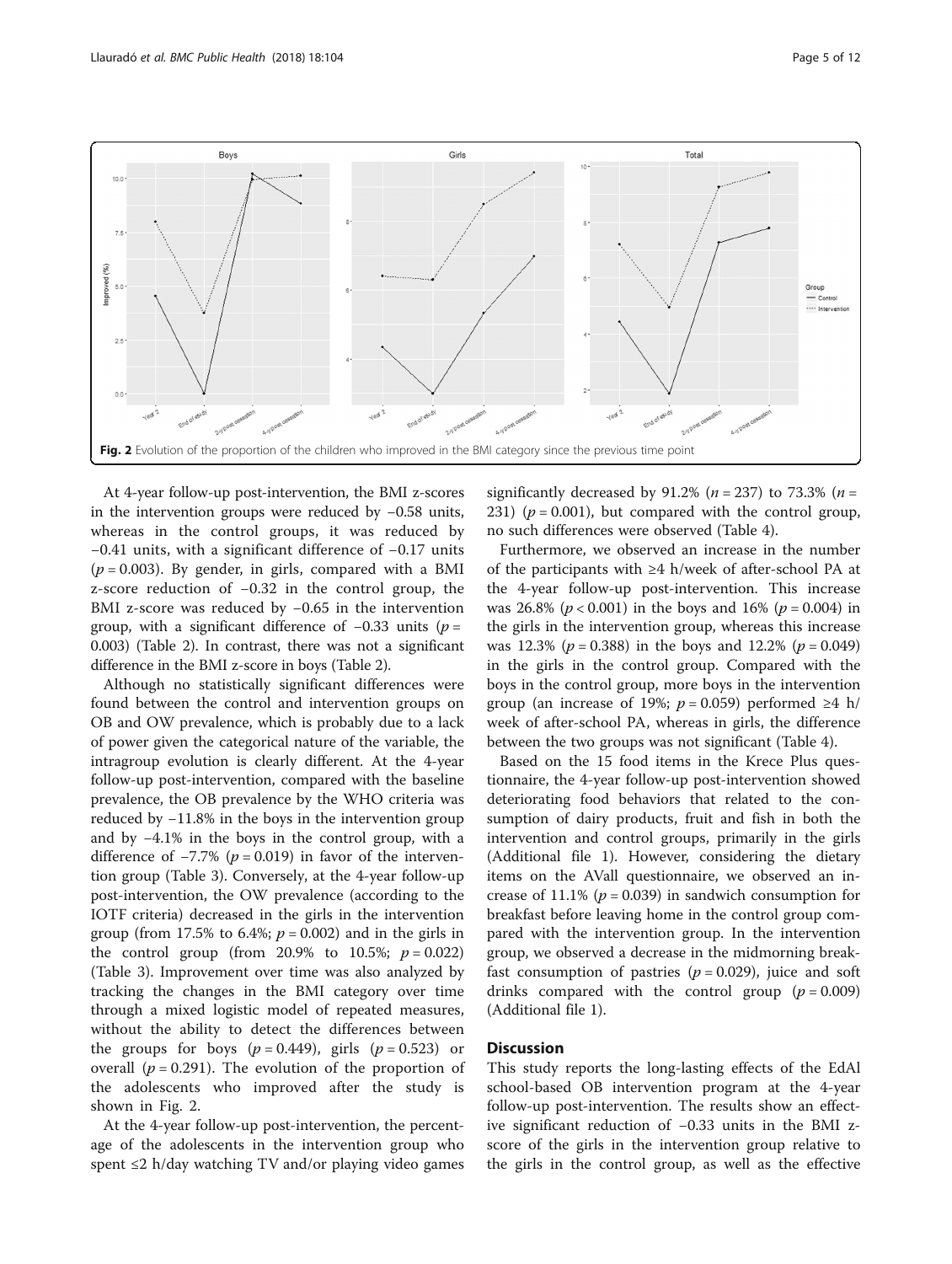<span id="page-5-0"></span>

|                                                                                                                                                                                                                                                | Intervention group $(n = 349)$        |                                      |                                                                                                                                                                       | Control group $(n = 154)$              |                                      |                                      |             | p-value intervention vs. control |       |
|------------------------------------------------------------------------------------------------------------------------------------------------------------------------------------------------------------------------------------------------|---------------------------------------|--------------------------------------|-----------------------------------------------------------------------------------------------------------------------------------------------------------------------|----------------------------------------|--------------------------------------|--------------------------------------|-------------|----------------------------------|-------|
|                                                                                                                                                                                                                                                | <b>Boys</b>                           | Girls                                | Total                                                                                                                                                                 | <b>Boys</b>                            | ĜÏŚ                                  | Total                                | <b>Boys</b> | Girls                            | Total |
| Weight; kg <sup>a,b</sup>                                                                                                                                                                                                                      | (56.10 to 59.65)<br>57.87             | $(50.94 \text{ to } 53.93)$<br>52.44 | (53.99 to 56.35)<br>55.17                                                                                                                                             | $(52.12$ to $58.36)$<br>55.24          | (52.22 to 56.67)<br>54.44            | $(52.99$ to $56.79)$<br>54.89        | 0.178       | 0.169                            | 0.819 |
| Height; cm <sup>a,b</sup>                                                                                                                                                                                                                      | (166.4 to 168.8)<br>167.6             | (159.9 to 161.9)<br>160.9            | $(163.4 \text{ to } 165.1)$<br>164.3                                                                                                                                  | $(165.6 \text{ to } 169.9)$<br>167.7   | (160.1 to 163.0)<br>161.5            | $(163.0 \text{ to } 165.8)$<br>164.4 | 0.944       | 0.496                            | 0.911 |
| BMI'; kg/m <sup>a,e</sup>                                                                                                                                                                                                                      | (20.05 to 20.95)<br>20.50             | $(19.86 \text{ to } 20.76)$<br>20.31 | (20.09 to 20.72)<br>20.41                                                                                                                                             | $(18.59$ to $20.30)$<br>19.44          | (19.90 to 21.30)<br>20.60            | $(19.54 \text{ to } 20.64)$<br>20.09 | 0.020       | 0.475                            | 0.294 |
| BMI z-scorea.e                                                                                                                                                                                                                                 | $(-0.27 \text{ to } 0.08)$<br>$-0.10$ | $10 - 0.06$<br>$(-0.36t)$<br>$-0.21$ | $(-0.27 \text{ to } -0.04)$<br>$-0.15$                                                                                                                                | $(-0.66 \text{ to } -0.09)$<br>$-0.37$ | $(-0.23$ to $0.21)$<br>$-0.01$       | $(-0.35$ to 0.00)<br>$-0.17$         | 0.100       | 0.139                            | 0.846 |
| Fat mass; kg <sup>a,d,e</sup>                                                                                                                                                                                                                  | (7.55 to 8.93)<br>8.24                | $(12.12 \text{ to } 13.92)$<br>13.02 | $(9.96 \text{ to } 11.19)$<br>10.58                                                                                                                                   | $(6.48 \text{ to } 9.35)$<br>7.92      | $(13.66 \text{ to } 17.28)$<br>15.47 | $(10.79 \text{ to } 13.44)$<br>12.11 | 0.653       | 0.008                            | 0.018 |
| Lean mass; kga,d                                                                                                                                                                                                                               | $(48.35$ to $50.96)$<br>49.65         | (39.09 to 40.56)<br>39.82            | $(43.88 \text{ to } 45.66)$<br>44.78                                                                                                                                  | $(45.57$ to 50.17)<br>47.87            | $(39.87)$ to $42.07$<br>40.97        | $(42.75 \text{ to } 45.66)$<br>44.20 | 0.217       | 0.111                            | 0.538 |
| Waist circumference; cm <sup>a,b</sup>                                                                                                                                                                                                         | (72.88 to 75.43)<br>74.15             | $(68.73 \text{ to } 71.02)$<br>69.88 | (71.17 to 72.94)<br>72.06                                                                                                                                             | $(69.36 \text{ to } 73.78)$<br>71.57   | $(68.98 \text{ to } 73.31)$<br>71.15 | $(69.80 \text{ to } 72.87)$<br>71.33 | 0.043       | 0.261                            | 0.401 |
| Hip circumference; cm <sup>a</sup>                                                                                                                                                                                                             | $(82.65 \text{ to } 85.37)$<br>84.01  | $(81.72 \text{ to } 84.12)$<br>82.92 | $(82.56 \text{ to } 84.37)$<br>83.46                                                                                                                                  | $(79.12 \text{ to } 84.41)$<br>81.76   | $(83.12 \text{ to } 87.07)$<br>85.09 | $(82.04 \text{ to } 85.27)$<br>83.66 | 0.162       | 0.082                            | 0.848 |
| p Waight haight laan mass and hin circumference values adjusted<br>The 4-year follow-up post-intervention measurements were condu<br><sup>a</sup> The results are expressed as the means (95% Cls)<br>Bold text indicates significant p-values |                                       |                                      | icted over the 2014 academic year in Reus (intervention group) and in Cambrils, Salou and Vila-seca (control group)<br>hy and with an analysis of covariance (ANCOVA) |                                        |                                      |                                      |             |                                  |       |

Table 1 Anthropometric characteristics of the students at 4-year follow-up post-intervention in the intervention and control groups Table 1 Anthropometric characteristics of the students at 4-year follow-up post-intervention in the intervention and control groups

bWeight, height, lean mass and hip circumference; values adjusted by age with an analysis of covariance (ANCOVA)

cBody mass index (BMI) is calculated as weight (kg) divided by height in square meters

<sup>b</sup>Weight, height, lean mass and hip circumference; values adjusted by age with an analysis of covariance (ANCOVA)<br>'Body mass index (BMI) is calculated as weight (kg) divided by height in square meters<br>'Fat and lean mass a dFat and lean mass are calculated by using a standard beam balance (Tanita TBF-300 Body Composition Analyzer)

eBMI, BMI z-score and fat mass, waist circumference, not adjusted by age, are calculated by using an analysis of variance (ANOVA)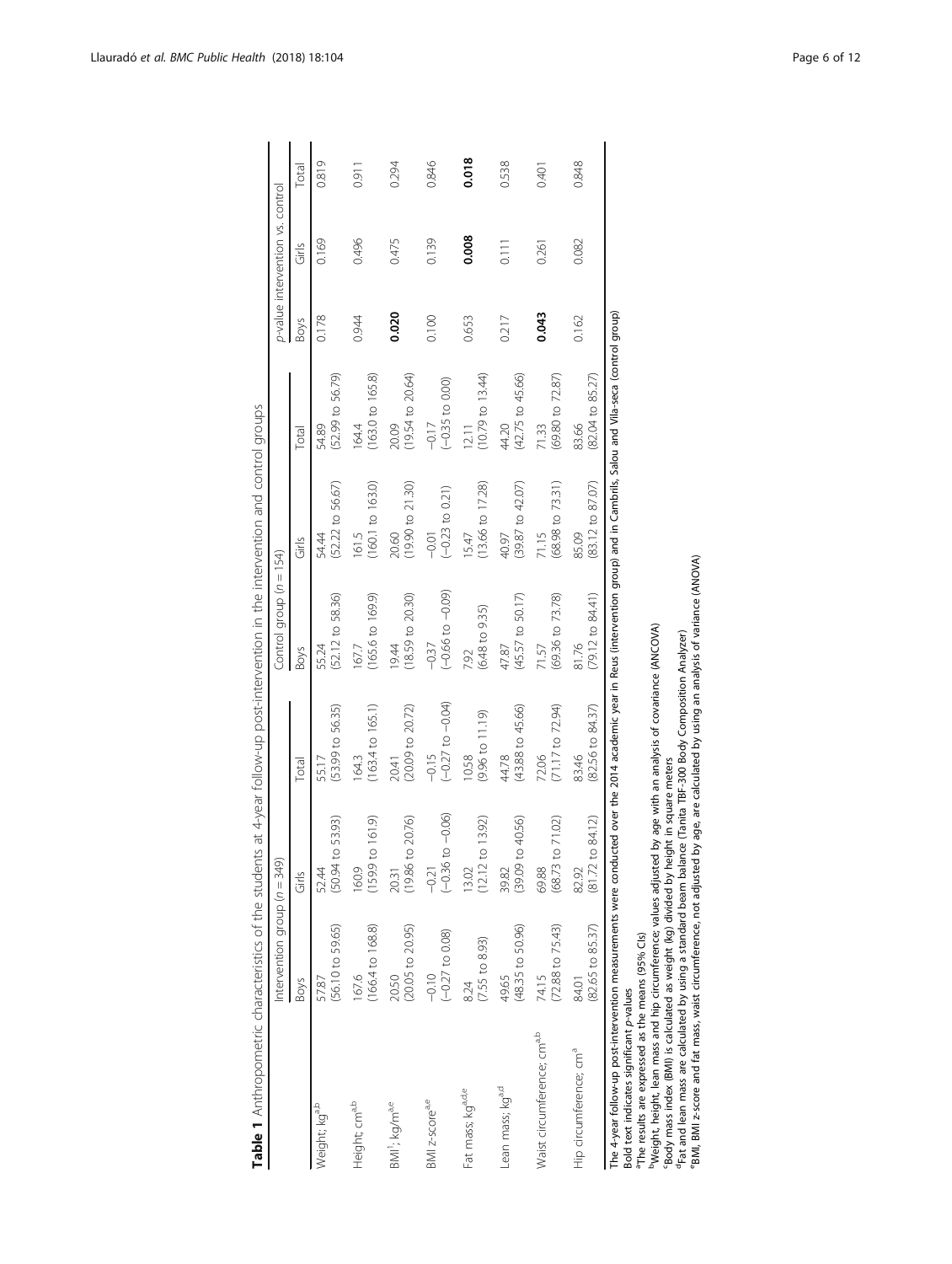<span id="page-6-0"></span>Table 2 BMI z-score at baseline and 4-year follow-up post-intervention in the intervention and control groups

|                          | <b>Baseline</b> <sup>c</sup> | 4-year follow-up post-intervention Change baseline <sup>c</sup> to 4-year | follow-up post-intervention    | Baseline vs. 4-year<br>follow-up post-intervention | Intervention vs. control |
|--------------------------|------------------------------|---------------------------------------------------------------------------|--------------------------------|----------------------------------------------------|--------------------------|
|                          | Mean (95% CI)                | Mean (95% CI)                                                             | Mean (95% CI)                  | $p$ -value $p$                                     | $p$ -value <sup>d</sup>  |
| BMI 7-score <sup>a</sup> |                              |                                                                           |                                |                                                    |                          |
| Intervention             |                              |                                                                           |                                |                                                    |                          |
|                          | Boys 0.57 (0.40 to 0.74)     | $-0.09$ ( $-0.25$ to 0.08)                                                | $-0.67$ ( $-0.80$ to $-0.54$ ) | $\leq 0.001$ <sup>e</sup>                          | 0.282                    |
| Girls                    | 0.44 (0.26 to 0.61)          | $-0.23$ ( $-0.39$ to $-0.07$ )                                            | $-0.65$ ( $-0.78$ to $-0.51$ ) | $<$ 0.001 $^{\circ}$                               | 0.003                    |
|                          | Total 0.51 (0.38 to 0.63)    | $-0.15$ ( $-0.27$ to $-0.04$ )                                            | $-0.58$ ( $-0.75$ to $-0.56$ ) | $\leq 0.001$ <sup>e</sup>                          | 0.003                    |
| Control                  |                              |                                                                           |                                |                                                    |                          |
|                          |                              | Boys 0.16 $(-0.12 \text{ to } 0.44)$ $-0.37$ $(-0.66 \text{ to } -0.09)$  | $-0.54$ ( $-0.72$ to $-0.35$ ) | $< 0.001$ <sup>e</sup>                             |                          |
| Girls                    | $0.30$ (0.08 to 0.53)        | $-0.01$ ( $-0.23$ to 0.21)                                                | $-0.32$ ( $-0.45$ to $-0.18$ ) | $<$ 0.001 $^{\circ}$                               |                          |
|                          | Total 0.24 (0.06 to 0.42)    | $-0.17$ ( $-0.35$ to 0.00)                                                | $-0.41$ ( $-0.53$ to $-0.30$ ) | $<$ 0.001 $^{\circ}$                               |                          |

BMI body mass index, CI confidence interval, WHO World Health Organization

Bold text indicates significant p-values

The 4-year follow-up post-intervention measurements were conducted over the 2014 academic year in Reus (intervention group) and in Cambrils, Salou and Vila-seca (control group)

<sup>a</sup> The BMI z-score was calculated from the WHO "Growth reference 5–19 years" tables

**bGeneral Linear Mixed Models of repeated measures** 

<sup>c</sup>baseline (2007–2008)<br><sup>d</sup>Eisber's exact test

<sup>d</sup>Fisher's exact test

repeated measures General Linear Mixed Models

significant reduction of −0.17 of the BMI z-score units in the participants overall. In addition, compared with the prevalence of OB boys in the control group, the findings show a reduction of −7.7% in the prevalence of OB in the boys in the intervention group.

In the present study, the BMI z-score reduction is effective considering the reductions of −0.15 units in the BMI z-scores between the pre- and post-intervention group changes relative to the control group [\[16](#page-10-0)]. The decrease in OB-related outcomes in the boys in the EdAl program began during implementation and continued after the cessation of the intervention, whereas the reduction in OB-related outcome effects in the girls were not observed until the 4-year follow-up postintervention. Although the BMI z-score considers standard deviation units above or below the mean [\[30\]](#page-11-0) that are determined according to the WHO population standard, OB prevalence reduction only reflects changes from OB to other weight statuses, such as OW and/or normal weight. These data suggest that the EdAl program was effective and long-lasting in the 4-year follow-up post-intervention with respect to OB-related outcomes. In the girls, the decreasing BMI z-score was nearer to the mean of the WHO population standard, while in the boys, the weight status decreased to a healthier category.

Furthermore, a measure of the beneficial effects of an intervention in terms of healthy lifestyle maintenance over the long term [[31\]](#page-11-0) is needed to serve as an indicator of the effectiveness of the intervention. According to our knowledge, there are seven follow-up studies that were performed post-intervention, including 3 studies that observed the effects at the 4-year follow-up postintervention, [[9, 15,](#page-10-0) [32](#page-11-0), [33\]](#page-11-0) such as the present study, which demonstrates the considerable difficulty in following the participants when the intervention ended.

For example, the AVall study, a 2-year school-based cluster randomized controlled trial (5- to 6-year-old children) that was implemented in Granollers (Spain), achieved a 3.6% reduction in the prevalence of OB in the intervention schoolchildren and a 0.5% increase in OB prevalence in the control schoolchildren at the 2-year follow-up post-intervention[\[14](#page-10-0)]. At the 4-year follow-up post-intervention, the BMI in the intervention group was reduced by 1.13 kg/m<sup>2</sup> [\[15](#page-10-0)]. These findings demonstrate effective results at the 2-year follow-up postintervention and slightly small improvements at the 4 year follow-up post-intervention. In contrast, the present study shows improvements in the BMI z-score and OB prevalence at the 4-year follow-up post-intervention, although the age of the target groups was different; in the AVall study, there were fewer young participants than in the EdAl study. Moreover, the Cretan study, a 6-year school-based cluster randomized controlled trial (1st grade school children) implemented in three counties in Greece demonstrated that the intervention group presented a lower increase in BMI at the 4-year follow-up post-intervention relative to the control group [\[8](#page-10-0)] In addition, the KOPS study, a 1-year school-based cluster randomized controlled trial (5–7-year-old children) that was implemented in Kiel (Germany) showed a sustainment in the incidence and remission of OW and no change in the OB-related outcomes at the 4-year followup post-intervention, with more OB presence in families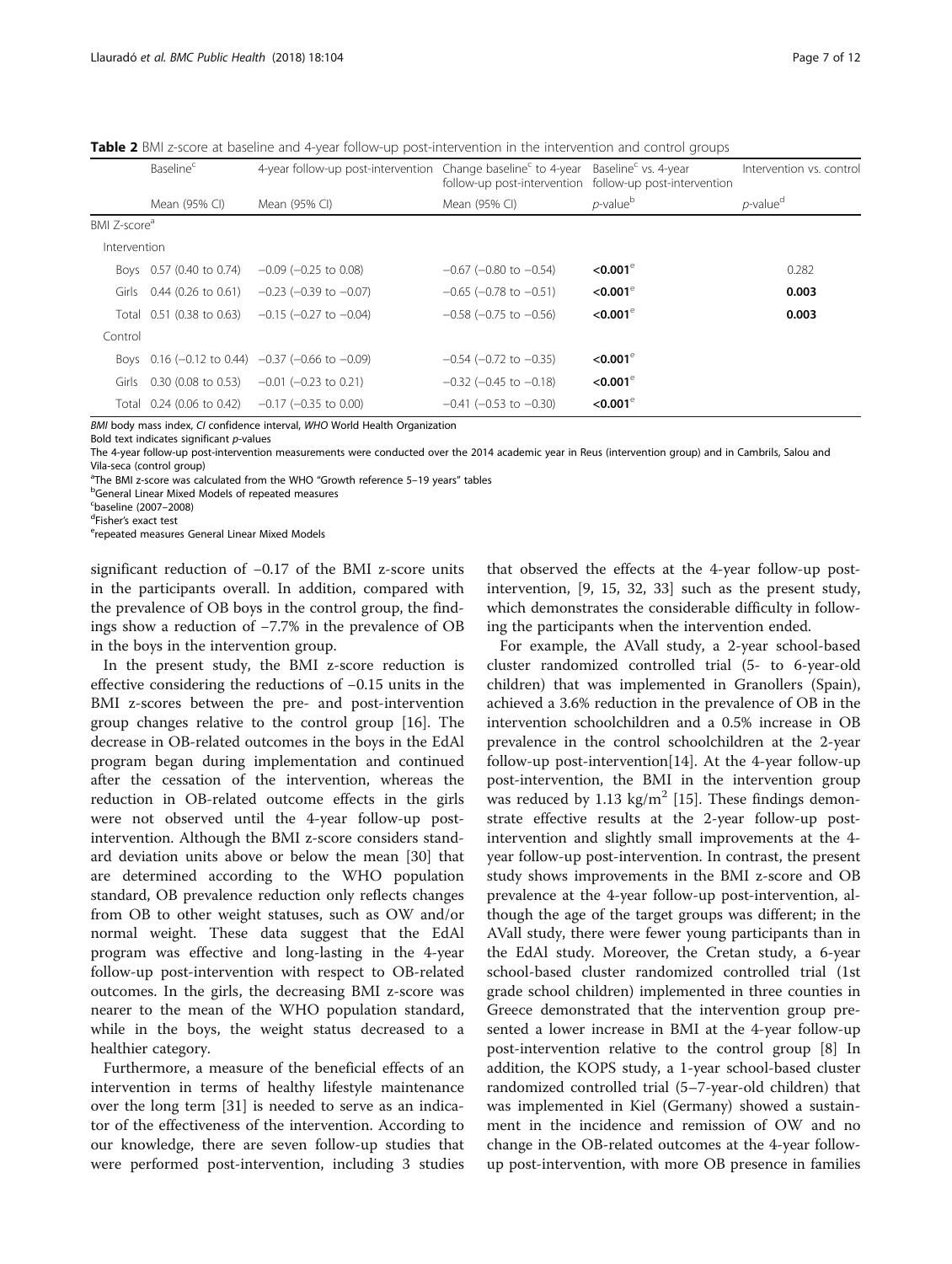|                            |       | Baseline, n (%) | 4-year follow-up<br>post-intervention, n (%) | p-value Baseline to 4-year<br>follow-up post-intervention <sup>a</sup> | p-value Intervention vs. Control <sup>b</sup> |
|----------------------------|-------|-----------------|----------------------------------------------|------------------------------------------------------------------------|-----------------------------------------------|
| WHO Criteria <sup>c</sup>  |       |                 |                                              |                                                                        |                                               |
| OW                         |       |                 |                                              |                                                                        |                                               |
| Intervention               | Boys  | 39 (21.9)       | 31 (17.4)                                    | 0.322                                                                  | 0.314                                         |
|                            | Girls | 38 (22.2)       | 12(7.0)                                      | < 0.001                                                                | 0.602                                         |
|                            | Total | 77 (22.1)       | 43 (12.3)                                    | < 0.001                                                                | 0.238                                         |
| Control                    | Boys  | 8 (11.8)        | 6(8.8)                                       | 0.774                                                                  |                                               |
|                            | Girls | 18 (20.9)       | 12 (14.0)                                    | 0.286                                                                  |                                               |
|                            | Total | 26 (16.9)       | 18(11.7)                                     | 0.229                                                                  |                                               |
| $\bigcirc$ B               |       |                 |                                              |                                                                        |                                               |
| Intervention               | Boys  | 24 (13.5)       | 3(1.7)                                       | < 0.001                                                                | 0.019                                         |
|                            | Girls | 11(6.4)         | 4(2.3)                                       | 0.039                                                                  | 0.560                                         |
|                            | Total | 35 (10.0)       | 7(2.0)                                       | < 0.001                                                                | 0.205                                         |
| Control                    | Boys  | 5(7.4)          | 3(4.4)                                       | 0.500                                                                  |                                               |
|                            | Girls | 6(7.0)          | 2(2.3)                                       | 0.289                                                                  |                                               |
|                            | Total | 11(7.1)         | 5(3.2)                                       | 0.109                                                                  |                                               |
| IOTF Criteria <sup>d</sup> |       |                 |                                              |                                                                        |                                               |
| OW                         |       |                 |                                              |                                                                        |                                               |
| Intervention               | Boys  | 39 (21.9)       | 30 (16.9)                                    | 0.163                                                                  | 0.238                                         |
|                            | Girls | 30 (17.5)       | 11(6.4)                                      | 0.002                                                                  | 0.581                                         |
|                            | Total | 69 (19.8)       | 41 (11.7)                                    | 0.001                                                                  | 0.244                                         |
| Control                    | Boys  | 6(8.8)          | 3(4.4)                                       | 0.375                                                                  |                                               |
|                            | Girls | 18 (20.9)       | 9(10.5)                                      | 0.022                                                                  |                                               |
|                            | Total | 24 (15.6)       | 5(3.2)                                       | 0.008                                                                  |                                               |
| $\bigcirc$                 |       |                 |                                              |                                                                        |                                               |
| Intervention               | Boys  | 4(2.2)          | 1(0.6)                                       | 0.375                                                                  | 0.578                                         |
|                            | Girls | 8(4.7)          | 4(2.3)                                       | 0.289                                                                  | 0.430                                         |
|                            | Total | 12(3.4)         | 5(1.4)                                       | 0.092                                                                  | 0.186                                         |
| Control                    | Boys  | 3(4.4)          | 3(4.4)                                       | 1.000                                                                  |                                               |
|                            | Girls | 1(1.2)          | 2(2.3)                                       | 1.000                                                                  |                                               |
|                            | Total | 4(2.6)          | 5(3.2)                                       | 1.000                                                                  |                                               |

<span id="page-7-0"></span>Table 3 Baseline and 4-year follow-up post-intervention measurements of BMI categorized as OW and OB in the intervention and control groups

BMI body mass index, IOTF International Obesity Task Force, OW overweight, OB obesity, WHO World Health Organization

Bold text indicates significant values

The 4-year follow-up post-intervention measurements were conducted over the 2014 academic year in Reus (intervention group) and in Cambrils, Salou and Vila-seca (control group)

<sup>a</sup>Fisher's exact test

bMcNemar's test

The WHO criteria cutoff points (2007) were used for the BMI classification

<sup>d</sup>The IOTF criteria cutoff points (Cole, 2000) were used for the BMI classification

with high socioeconomic status [[32](#page-11-0)]. Conversely, the EdAl program collected no data related to family socioeconomic status, and this variable may be an OB confounder [[34\]](#page-11-0).

These 4-year follow-up post-intervention studies showed similarities with respect to beneficial changes in OB-related outcomes; however, comparing these studies is difficult because of the different OB-related measures

that are used in each study. The data observed in the present work argue in favor of the measurement of various OB-related outcomes, including the BMI z-score of schoolchildren, to enable comparisons among different interventions.

A notable finding is that there is no consensus regarding the best way to identify OB in children and adolescents, which has contributed to some limitations because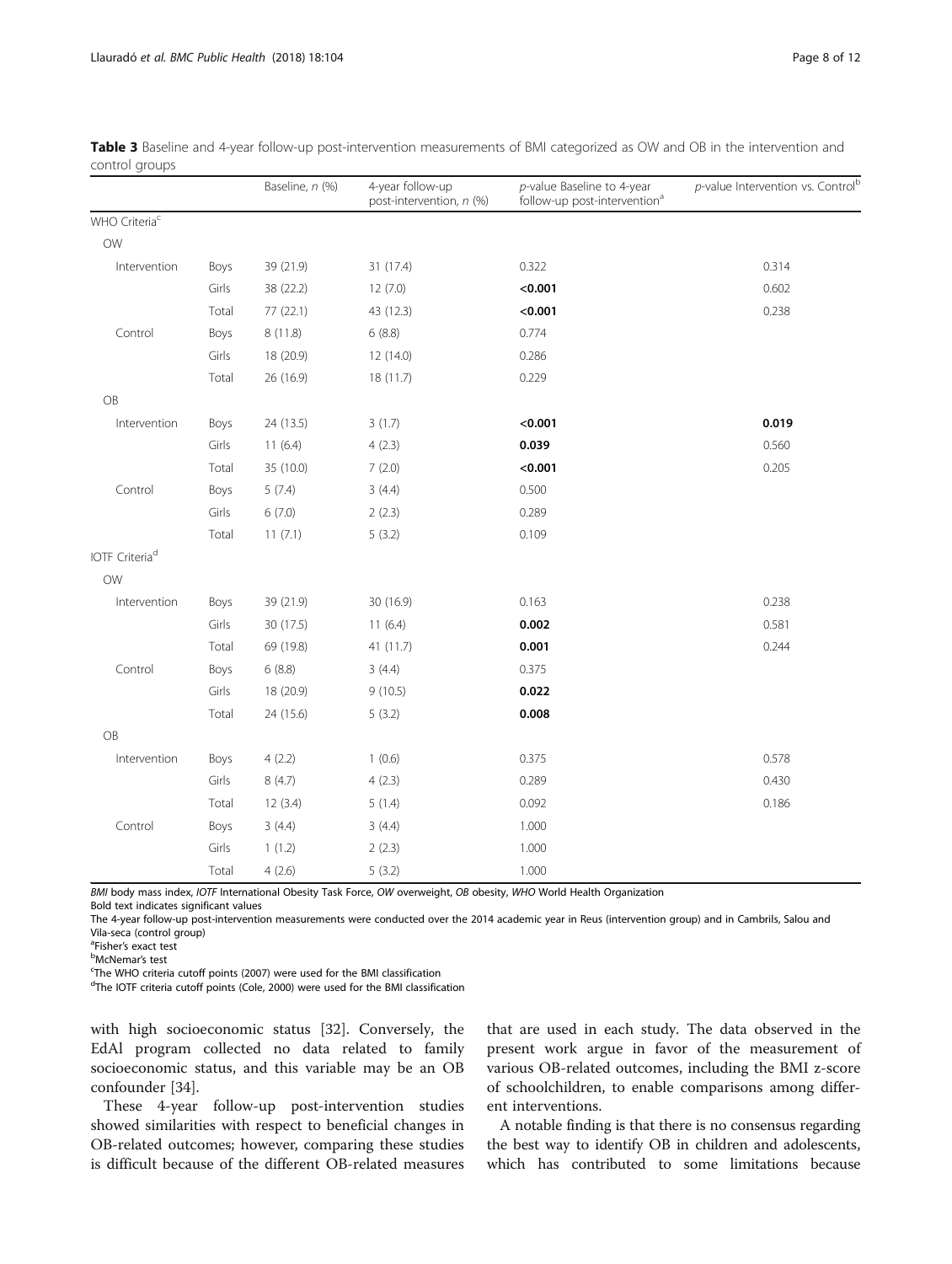<span id="page-8-0"></span>Table 4 Physical and leisure activities assessed at baseline and 4-year follow-up post-intervention in the intervention and control groups

|                                        |       | Intervention group           |                                              |                                                       | Control group       |                                              |                                               |                                                                  |
|----------------------------------------|-------|------------------------------|----------------------------------------------|-------------------------------------------------------|---------------------|----------------------------------------------|-----------------------------------------------|------------------------------------------------------------------|
|                                        |       | Baseline.<br>n(%)            | 4-year follow-up<br>post-intervention, n (%) | <i>p</i> -value baseline<br>to follow-up <sup>b</sup> | Baseline,<br>n(%)   | 4-year follow-up<br>post-intervention, n (%) | p-value baseline<br>to follow-up <sup>b</sup> | <i>p</i> -value intervention vs.<br>control changes <sup>c</sup> |
|                                        |       | TV and/or video games, h/day |                                              |                                                       |                     |                                              |                                               |                                                                  |
| ≤<br>2 h/day                           | Bovs  | 120 (90.9) 113 (72.0)        |                                              | 0.002                                                 | 34 (81.0) 47 (78.3) |                                              | 0.754                                         | 0.084                                                            |
|                                        | Girls | 117 (91.4) 118 (74.7)        |                                              | 0.002                                                 | 58 (85.3) 49 (73.1) |                                              | 0.109                                         | 0.919                                                            |
|                                        | Total | 237 (91.2) 231 (73.3)        |                                              | < 0.001                                               | 92 (83.6) 96 (75.6) |                                              | 0.115                                         | 0.268                                                            |
| After-school physical activity, h/week |       |                              |                                              |                                                       |                     |                                              |                                               |                                                                  |
| $\geq$<br>4 h/<br>week                 |       | Boys 41 (31.1)               | 92 (57.9)                                    | < 0.001                                               | 10 (24.4) 22 (36.7) |                                              | 0.388                                         | 0.111                                                            |
|                                        | Girls | 27(21.6)                     | 59 (37.6)                                    | 0.004                                                 |                     | 13 (19.7) 22 (31.9)                          | 0.049                                         | 0.852                                                            |
|                                        |       | Total 68 (26.5)              | 151 (47.8)                                   | < 0.001                                               | 23 (21.5) 44 (34.1) |                                              | 0.024                                         | 0.174                                                            |

Bold text indicates significant p-values

The 4-year follow-up post-intervention measurements were conducted over the 2014 academic year in Reus (intervention group) and in Cambrils, Salou and Vila-seca (control group)

<sup>a</sup>Physical activity and the number of TV hours were analyzed at baseline and at 4-year follow-up post-intervention

<sup>b</sup>McNemar's test<br><sup>C</sup>Eisbor's exact to Fisher's exact test of differences between the intervention and control changes

approaches differ with respect to BMI reference criteria, pubertal stages, and racial/ethnic differences [[35\]](#page-11-0). A meta-analysis reported that the BMI criteria have high specificity but low sensitivity for identifying pediatric OB [\[35](#page-11-0)]. The BMI z-score is the optimal measure of annual adiposity change for elementary school-age children [\[36](#page-11-0)].

The present study showed an increase of PA at the 4 year follow-up post-intervention. Of 3 studies that reported the data of a 4-year follow-up post-intervention, only one of them provided data on PA variables. Thus, Cretan's study [[9\]](#page-10-0) reported no changes of moderate-tovigorous levels of PA in min/week in boys of the intervention group of students compared with the control group at 4-year follow-up post-intervention. Similarly, at 4-year follow-up post-intervention, the EdAl study demonstrated that, compared with the boys in the control group, the boys in the intervention group showed increased after-school PA in h/week. Although the moderate-to-vigorous levels of PA in the EdAl study was not assessed similar to Cretan study, both studies show only an increase in the PA of boys. Thus, future studies should identify strategies to motivate girls to be physically active.

In contrast, the CATCH study, a 3-year school-based randomized controlled trial (3rd-5th grade school children) that was implemented in the USA showed that the PA levels of intervention students declined after the cessation of the intervention, while the PA levels in the intervention group were higher than the PA levels of the control group [\[11](#page-10-0)]

At the 4-year follow-up post-intervention of the EdAl study, the food habits followed a similar pattern between

the intervention and control groups and showed a reduction in the consumption of healthy foods such as dairy products, fruit and fish. This result suggests that the improvements in food-related habits that were established during the program are lost over time. This finding leads us to recommend that healthy dietary habits should be encouraged at the 2-year follow-up postintervention to maintain healthy food intake. To our knowledge, long-term follow-up studies after the conclusion of school-based interventions for the prevention of OB have included data on OB-related outcomes and PA practice, but the subjects' food habits have not been reported in the long-term post-intervention follow-ups. [[10, 15\]](#page-10-0). This omission supports the need for further research in this field.

Some factors that may contribute to a publication bias due to the low number of follow-up publications on school-based interventions are presented as follows: [\[7](#page-10-0)] a) a lack of success at the end of the intervention; b) a high rate of participant dropout that induces low attrition, which influences the study's power, the risk of bias and generalizability problems; [[33, 37\]](#page-11-0) c) the high economic costs associated with the demand for a large sample size; d) the risk of contamination of the control group, which may arise because of the initiation of healthy lifestyles in the absence of any specific intervention; and e) a lack of funding to support follow-up studies. To increase the number of follow-up studies after an intervention's cessation, it is important to try to solve each of these factors to a) implement the interventions that report success; b) persuade the participants of the control group to continue in the study, for example, by offering to the control group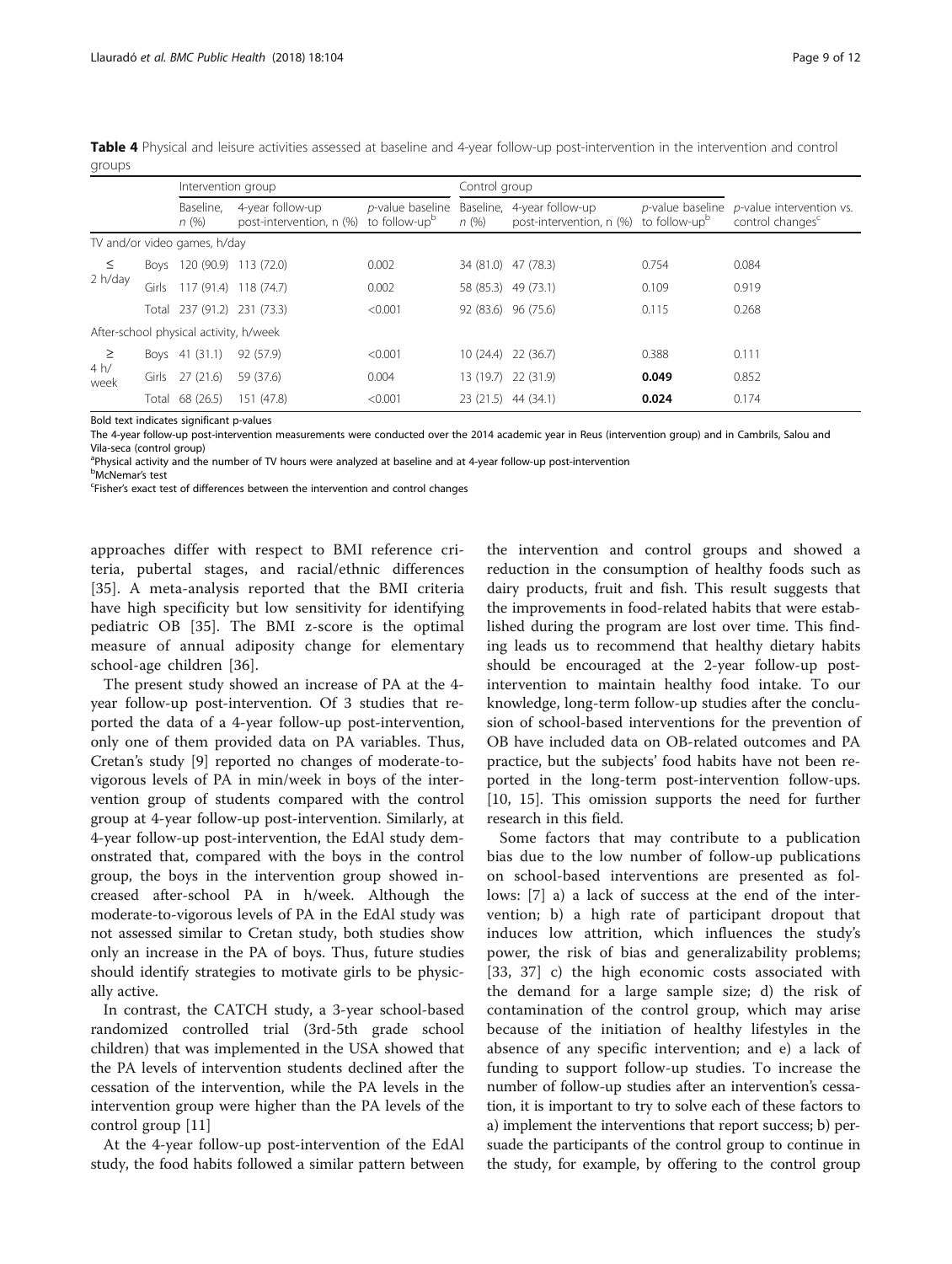<span id="page-9-0"></span>the implementation of the intervention in their schools when a study demonstrates its effectiveness, and to motivate participants, it is important to involve them in the study process; c) simplify the analyzed variables to reduce the economic costs at follow-up; d) request that schools and participants if they receive any healthy lifestyle recommendation input to be aware about possible contamination; and e) plan the sustainability of the program before its implementation to assure its long-term funding [[38\]](#page-11-0).

Several limitations to our study were identified. First, despite the acceptable retention rates between the 2-year follow-up and the 4-year follow-up postinterventions, substantial dropout rates at the 2-year follow-up post-intervention were observed [[18\]](#page-10-0). The low retention rates at the 2-year follow-up postintervention that were observed in this study may be explained by the emigration phenomenon that occurred in Spain in 2013 in which approximately 30,000 children between ages 10 and 16 years emigrated with their parents [[39\]](#page-11-0). In addition, the mobility of the participants from primary school to high school represented a considerable challenge in locating the adolescents at high school institutions. Moreover, the low retention rates may partially be due to the high rate of the parental decision to not provide consent and the rate of adolescents who themselves decided to not participate in the program. Also, the authors decision to exclude the adolescents birth before 01/01/1999 and after 31/12/2000 at 2-y follow-up post-intervention, could impact the final results. This decision was based on the participants birth between these dates presented the most sets of complete data of inclusion criteria [[18\]](#page-10-0). Similarly, most other post-intervention follow-up studies have described high dropout rates as a major limitation [\[9](#page-10-0), [12, 14\]](#page-10-0). However, the retention rate of the present study was higher than 25%, which may mean that the dropout rate did not significantly affect our results [[40\]](#page-11-0). Moreover, dropouts were not differentially prevalent among the OW or OB adolescents and immigrant origin, which reduces the risk of bias [\[34](#page-11-0)]. However, a more through collection of demographic variables should be conducted in future studies. Second, there was an age difference between the intervention and control groups because most of the individuals in one group were born at the start of the year, and most of the individuals in the other group were born at the end of the year. Moreover, this study has not analyzed puberty, and this variable could act as a confounder. Third, there was a sample size ratio of 2:1 in favor of the intervention groups, which requires that our results be interpreted with caution.

Regarding generalizability, the original EdAl program is an easy-to-apply intervention that can be implemented in the primary schools of Spain to prevent childhood OB and improve lifestyles, with effects that extend from childhood to adolescence.

## Conclusion

At the 4-year post-intervention follow-up of the EdAl program, compared with the control groups, girls had lower BMI z-scores and boys had lower OB prevalence from the intervention. The encouragement in afterschool PA was long-lasting and maintained after the cessation of the intervention, whereas healthy food habits must be further reinforced in adolescents.

## Additional file

[Additional file 1:](dx.doi.org/10.1186/s12889-017-5006-0) STROBE Statement-checklist of observational study items of EdAl study. (PDF 149 kb)

#### Abbreviations

APPLE: A Pilot Programme for Lifestyle and Exercise; BMI: Body Mass Index; CATCH: The Child and Adolescent Trial for Cardiovascular Health; CHOPPS: CHristchurch Obesity Prevention Programme in Schools Study; EdAl: Educació en Alimentació (Education in Nutrition); GLM: General Linear Models; HPA: Health Promoting Agent; IOTF: International Obesity Task Force; mITT: Modified intention-to-treat; OB: Obesity; OECD: Organisation for Economic Co-operation and Development; OW: Overweight; PA: Physical Activity; SD: Standard Deviation; WHO: World Health Organization

#### Acknowledgments

We express our appreciation to the university medical and health science students of the Facultat de Medicina i Ciències de la Salut, Universitat Rovira i Virgili (Reus, Spain), as well as the staff, parents and children of the primary and high schools of Reus, Cambrils, Salou and Vila-seca for their enthusiastic support in this study.

This work was partially supported by grants from the Instituto de Salud Carlos III-ISCIII (Spanish Government) cofunded by FEDER funds / European Regional Development Fund (ERDF) - a way to build Europe (References: RD12/0036/0056, PI11/02090 and PI16/01254) and from the Agència de Gestió d'Ajuts Universitaris i de Recerca (2014SGR756) and RecerCaixa 2015 (2015ACUP00129).

#### Funding

This research project has been supported by Fundació Privada Reddis, Ajuntament de Reus, Vila-seca, Salou i Cambrils (Spain); Nutrition and Health Technology Centre-TECNIO CT09–1-0019, Reus (Spain); Diputació de Tarragona (Spain). These funders did not play a role in the Spanish study design, data collection, study management, data analysis, interpretation of the data, writing of the report, or decision to submit the report for publication.

#### Availability of data and materials

The technical appendix, statistical code and dataset are available from the corresponding author. Email: lucia.tarro@urv.cat.

#### Authors' contributions

MG, EL, LT, RS, MA-M designed the study (project conception, development of overall research plan, and study oversight). MG, EL, LT, RS conducted the research (hands-on conducting of the experiments and data collection). EL, LT, MG, RS provided essential materials (applies to the authors who contributed by providing constructs, databases, etc. that were necessary for the research). EL, LT analyzed the data or performed the statistical analysis. RS, MG, LT, EL, MA-M drafted and revised the manuscript (the authors who made a major contribution). The final manuscript was read and approved by all co-authors. EL, LT, RS take primary responsibility for the study and manuscript content.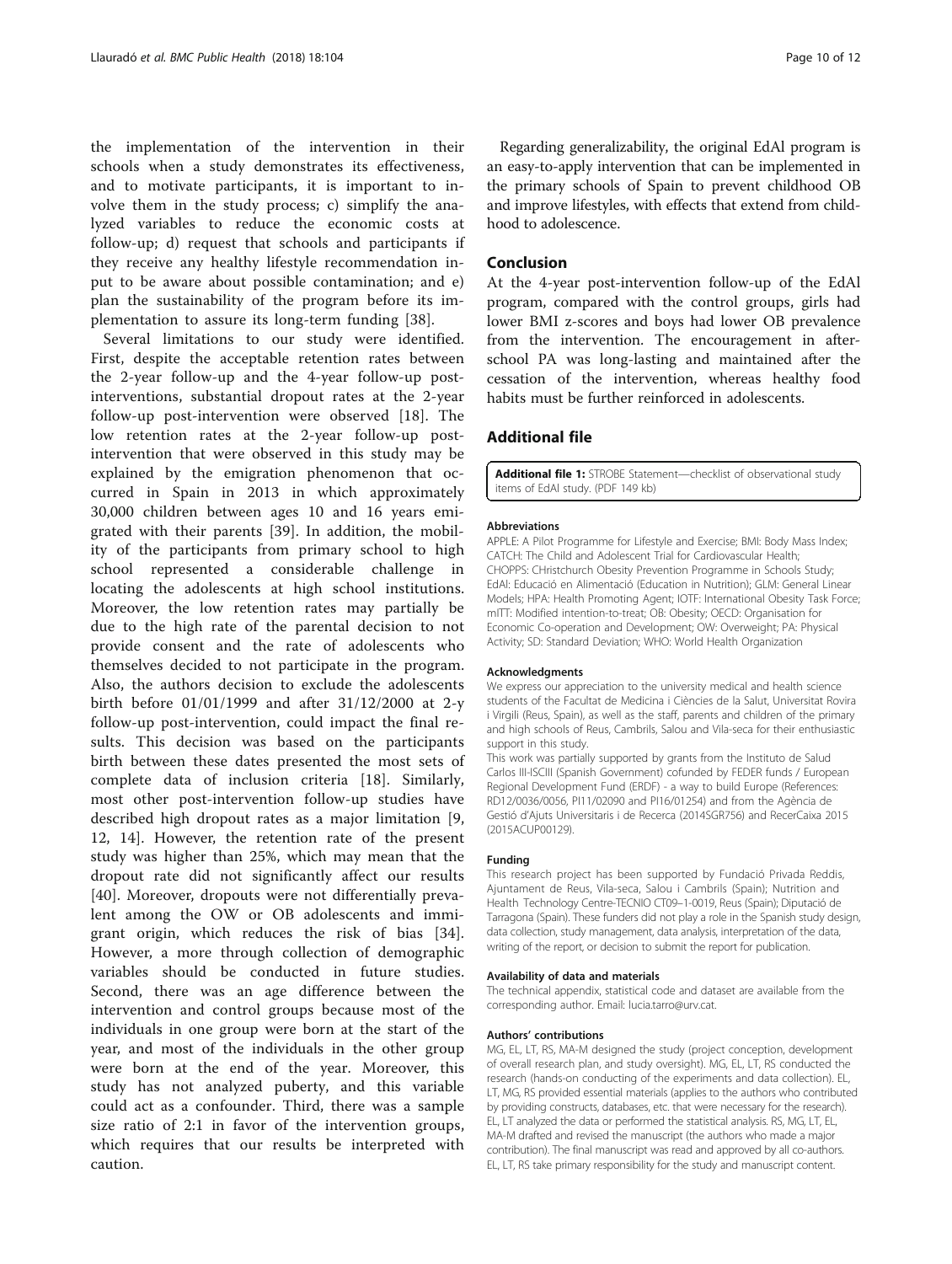#### <span id="page-10-0"></span>Authors' information

ELL has a Ph.D. and is a researcher and professor at Universitat Rovira i Virgili. LT has a Ph.D. and is a researcher and professor at Universitat Rovira i Virgili. MAM is a Ph.D. MG has an M.D., Ph.D. and is a researcher and professor at Universitat Rovira i Virgili. MG is also vice-dean of Universitat Rovira i Virgili. RS has an M.D., Ph.D. and is a full professor. RS is also a researcher and physician at Hospital Universitari

Sant Joan of Reus and Universitat Rovira i Virgili.

#### Ethics approval and consent to participate

The EdAl follow-up study was approved by the Clinical Research Ethical Committee of the Hospital Sant Joan of Reus, Universitat Rovira i Virgili (Catalan ethical committee registry #20; ref.: 12–03-29/3proj2). Parents or guardians provided written informed consent for the children who participated in the study.

#### Consent for publication

Not applicable.

#### Competing interests

The authors declare that they have no competing interests.

#### Publisher's Note

Springer Nature remains neutral with regard to jurisdictional claims in published maps and institutional affiliations.

#### Author details

<sup>1</sup> Facultat de Medicina i Ciències de la Salut, Health Education and Promotion, Functional Nutrition, Oxidation and Cardiovascular Disease Research Group, Medicine and Surgery Department, Universitat Rovira i Virgili, C/Sant Llorenç, 21, 43204 Reus, PC, Spain. <sup>2</sup>Unit of Infections and Cancer (UNIC – I&I), Cancer Epidemiology Research Program (CERP), Catalan Institute of Oncology, (ICO)-IDIBELL, L'Hospitalet de Llobregat, Barcelona, Spain. <sup>3</sup>Unit of Farmacobiology, Functional Nutrition, Oxidation and Cardiovascular Disease Research Group, Medicine and Surgery Department, Universitat Rovira i Virgili, C/Sant Llorenç, 21, 43204 Reus, PC, Spain. <sup>4</sup>Unit of Lipids and Arteriosclerosis Research, CIBERDEM, Hospital Universitari Sant Joan, IISPV, Universitat Rovira i Virgili, Technological Centre of Nutrition and Health (CTNS), Functional Nutrition, Oxidation and Cardiovascular Disease Research Group, Medicine and Surgery Department, Universitat Rovira i Virgili, C/Sant Llorenç, 21, 43204 Reus, PC, Spain.

#### Received: 19 May 2016 Accepted: 20 December 2017 Published online: 05 January 2018

#### References

- 1. World Obesity Federation. About Obesity [Internet]. 2012 [cited 2015 Feb 15]. Available from: [http://www.worldobesity.org/aboutobesity/.](http://www.worldobesity.org/aboutobesity/)
- 2. The Organisation for Economic Co-operation and Development. Obesity Update 2014 [Internet]. Available from: [http://www.oecd.org/els/health](http://www.oecd.org/els/health-systems/Obesity-Update-2014.pdf)[systems/Obesity-Update-2014.pdf](http://www.oecd.org/els/health-systems/Obesity-Update-2014.pdf).
- 3. OECD. Health at a glance 2015. How does Spain compare? 2015;202. Available from: [http://www.oecd-ilibrary.org/social-issues-migration-health/](http://www.oecd-ilibrary.org/social-issues-migration-health/health-at-a-glance-2009_health_glance-2009-en) [health-at-a-glance-2009\\_health\\_glance-2009-en.](http://www.oecd-ilibrary.org/social-issues-migration-health/health-at-a-glance-2009_health_glance-2009-en)
- 4. OECD. Health at a glance 2015 [Internet]. 2015. Available from: [http://www.](http://www.keepeek.com/Digital-Asset-Management/oecd/social-issues-migration-health/health-at-a-glance-2015_health_glance-2015-en#page79) [keepeek.com/Digital-Asset-Management/oecd/social-issues-migration](http://www.keepeek.com/Digital-Asset-Management/oecd/social-issues-migration-health/health-at-a-glance-2015_health_glance-2015-en#page79)[health/health-at-a-glance-2015\\_health\\_glance-2015-en#page79](http://www.keepeek.com/Digital-Asset-Management/oecd/social-issues-migration-health/health-at-a-glance-2015_health_glance-2015-en#page79).
- 5. Sánchez-Cruz J-J, Jiménez-Moleón JJ, Fernández-Quesada F, Sánchez MJ. Prevalence of child and youth obesity in Spain in 2012. Rev. Esp. Cardiol. (Engl. Ed). [Internet]. 2013 [cited 2015 Feb 21];66:371–6. Available from: [http://www.ncbi.nlm.nih.gov/pubmed/24775819.](http://www.ncbi.nlm.nih.gov/pubmed/24775819)
- Waters E, de Silva-Sanigorski A, Hall BJ, Brown T, Campbell KJ, Gao Y, et al. Interventions for preventing obesity in children. Cochrane database Syst. Rev. [Internet]. 2011 [cited 2014 Nov 6];CD001871. Available from: [http://www.ncbi.nlm.nih.gov/pubmed/22161367.](http://www.ncbi.nlm.nih.gov/pubmed/22161367)
- 7. Jones RA, Sinn N, Campbell KJ, Hesketh K, Dennesy-Wilson E, Morgan PJ, et al. The importance of long-term follow-up in child and adoelscent obesity prevention interventions. Int J Pediatr Obes. 2011;6:178–81.
- Manios Y, Kafatos A. Health and nutrition education in primary schools in Crete: 10 years' follow-up of serum lipids, physical activity and macronutrient intake. Br J Nutr. 2006;95:568.
- 9. Manios Y, Kafatos I, Kafatos A. Ten-year follow-up of the Cretan Health and Nutrition Education Program on children's physical activity levels. Prev. Med. (Baltim). 2006;43:442–6.
- 10. Perry CL, Sellers DE, Johnson C, Pedersen S, Bachman KJ, Parcel GS, et al. The Child and Adolescent Trial for Cardiovascular Health (CATCH): intervention, implementation, and feasibility for elementary schools in the United States. Health Educ. Behav. [Internet]. 1997 [cited 2015 Feb 13];24:716–35. Available from: [http://www.ncbi.nlm.nih.gov/pubmed/](http://www.ncbi.nlm.nih.gov/pubmed/9408786) [9408786](http://www.ncbi.nlm.nih.gov/pubmed/9408786).
- 11. Nader PR, Stone EJ, Lytle La, Perry CL, Osganian SK, Kelder S, et al. Three-Year Maintenance of Improved Diet and Physical Activity. Arch. Pediatr. Adolesc. Med. [Internet]. 1999;153:695. Available from: [http://archpedi.](http://archpedi.jamanetwork.com/article.aspx?articleid=347309) [jamanetwork.com/article.aspx?articleid=347309](http://archpedi.jamanetwork.com/article.aspx?articleid=347309).
- 12. James J, Thomas P, Kerr D. Preventing childhood obesity: two year followup results from the Christchurch obesity prevention programme in schools (CHOPPS). BMJ. 2007;335:762.
- 13. Taylor RW, Mcauley K a, Barbezat W, Farmer VL, Williams SM, Mann JI. Twoyear follow-up of an obesity prevention initiative in children : the APPLE project. Am J Clin Nutr 2008;88:1371–1377.
- 14. Llargués E, Recasens A, Franco R, Nadal A, Vila M, Pérez MJ, et al. Mediumterm evaluation of an educational intervention on dietary and physical exercise habits in schoolchildren: The Avall 2 study. Endocrinol. y Nutr. (English Ed. [Internet]. SEEN; 2012;59:288–295. Available from: [https://doi.](http://dx.doi.org/10.1016/j.endoen.2012.06.004) [org/10.1016/j.endoen.2012.06.004.](http://dx.doi.org/10.1016/j.endoen.2012.06.004)
- 15. Mora T, Llargués E, Recasens A. Does health education affect BMI? Evidence from a school-based randomised-control trial. Econ. Hum. Biol. [Internet]. 2014 [cited 2015 Feb 6]; Available from: [http://www.ncbi.nlm.nih.gov/](http://www.ncbi.nlm.nih.gov/pubmed/25483772) [pubmed/25483772.](http://www.ncbi.nlm.nih.gov/pubmed/25483772)
- 16. Waters E, De Silva-Sanigorski A, Hall BJ, Brown T, Campbell KJ, Gao Y, et al. Interventions for preventing obesity in children. Cochrane Database Syst Rev. 2011:CD001871.
- 17. Tarro L, Llauradó E, Albaladejo R, Moriña D, Arija V, Solà R, et al. A primaryschool-based study to reduce the prevalence of childhood obesity–the EdAl (Educació en Alimentació) study: a randomized controlled trial. Trials [Internet]. 2014 [cited 2015 Jan 20];15:58. Available from: [http://www.](http://www.pubmedcentral.nih.gov/articlerender.fcgi?artid=3926975&tool=pmcentrez&rendertype=abstract) [pubmedcentral.nih.gov/articlerender.fcgi?artid=3926975&tool=](http://www.pubmedcentral.nih.gov/articlerender.fcgi?artid=3926975&tool=pmcentrez&rendertype=abstract) [pmcentrez&rendertype=abstract.](http://www.pubmedcentral.nih.gov/articlerender.fcgi?artid=3926975&tool=pmcentrez&rendertype=abstract)
- 18. Tarro L, Llauradó E, Moriña D, Solà R, Giralt M. Follow-up of a Healthy Lifestyle Education Program (the Educació en Alimentació Study): 2 Years After Cessation of Intervention. J. Adolesc. Health [Internet]. 2014 [cited 2015 Jan 7];55:782–9. Available from: [http://www.ncbi.nlm.nih.gov/pubmed/](http://www.ncbi.nlm.nih.gov/pubmed/25193385) [25193385](http://www.ncbi.nlm.nih.gov/pubmed/25193385).
- 19. Giralt M, Albaladejo R, Tarro L, Moriña D, Arija V, Solà R. A primary-schoolbased study to reduce prevalence of childhood obesity in Catalunya (Spain)–EDAL-Educació en alimentació: study protocol for a randomised controlled trial. Trials [Internet]. 2011 [cited 2015 Jan 20];12:54. Available from: [http://www.pubmedcentral.nih.gov/articlerender.fcgi?artid=](http://www.pubmedcentral.nih.gov/articlerender.fcgi?artid=3052179&tool=pmcentrez&rendertype=abstract) [3052179&tool=pmcentrez&rendertype=abstract](http://www.pubmedcentral.nih.gov/articlerender.fcgi?artid=3052179&tool=pmcentrez&rendertype=abstract).
- 20. von Elm E, Altman DG, Egger M, Pocock SJ, Gøtzsche PC, Vandenbroucke JP. The strengthening the Reporting of Observational Studies in Epidemiology (STROBE) Statement: Guidelines for reporting observational studies. Int. J. Surg. [Internet]. 2014 [cited 2014 Nov 21];12:1495–9. Available from: [http://www.ncbi.nlm.nih.gov/pubmed/25046131.](http://www.ncbi.nlm.nih.gov/pubmed/25046131)
- 21. Giralt M, Albaladejo R, Tarro L, Moriña D, Arija V, Solà R. A primary-schoolbased study to reduce the prevalence of childhood obesity – the EdAl (Educació en Alimentació) study: a randomized controlled trial. Trials. BioMed Central Ltd. 2011;12:54.
- 22. Butin D. Special Issue: Introduction future directions for service learning in higher education. Int J Teach Learn High. 2006;18:1–4. cited 2015 mar 12.
- 23. Stewart T, Wubbena ZC. A systematic review of service-learning in medical education: 1998-2012. Teach Learn Med. 2015;27:115–22.
- 24. Cole TJ, Bellizzi MC, Flegal KM, Dietz WH. Establishing a standard definition for child overweight and obesity worldwide: international survey. BMJ [Internet]. 2000 [cited 2015 Jan 23];320:1240–1243. Available from: [http://](http://www.pubmedcentral.nih.gov/articlerender.fcgi?artid=27365&tool=pmcentrez&rendertype=abstract) [www.pubmedcentral.nih.gov/articlerender.fcgi?artid=27365&tool=](http://www.pubmedcentral.nih.gov/articlerender.fcgi?artid=27365&tool=pmcentrez&rendertype=abstract) [pmcentrez&rendertype=abstract.](http://www.pubmedcentral.nih.gov/articlerender.fcgi?artid=27365&tool=pmcentrez&rendertype=abstract)
- 25. World Health Organization. Growth reference data for 5–19 years [Internet]. 2007. Available from: [http://www.who.int/growthref/en/.](http://www.who.int/growthref/en)
- 26. Serra-Majem L, Ribas L, Pérez-Rodrigo C, García-Closas R, Peña-Quintana L, Aranceta J. Determinants of nutrient intake among children and adolescents: results from the enKid Study. Ann. Nutr. Metab. [Internet]. 2002